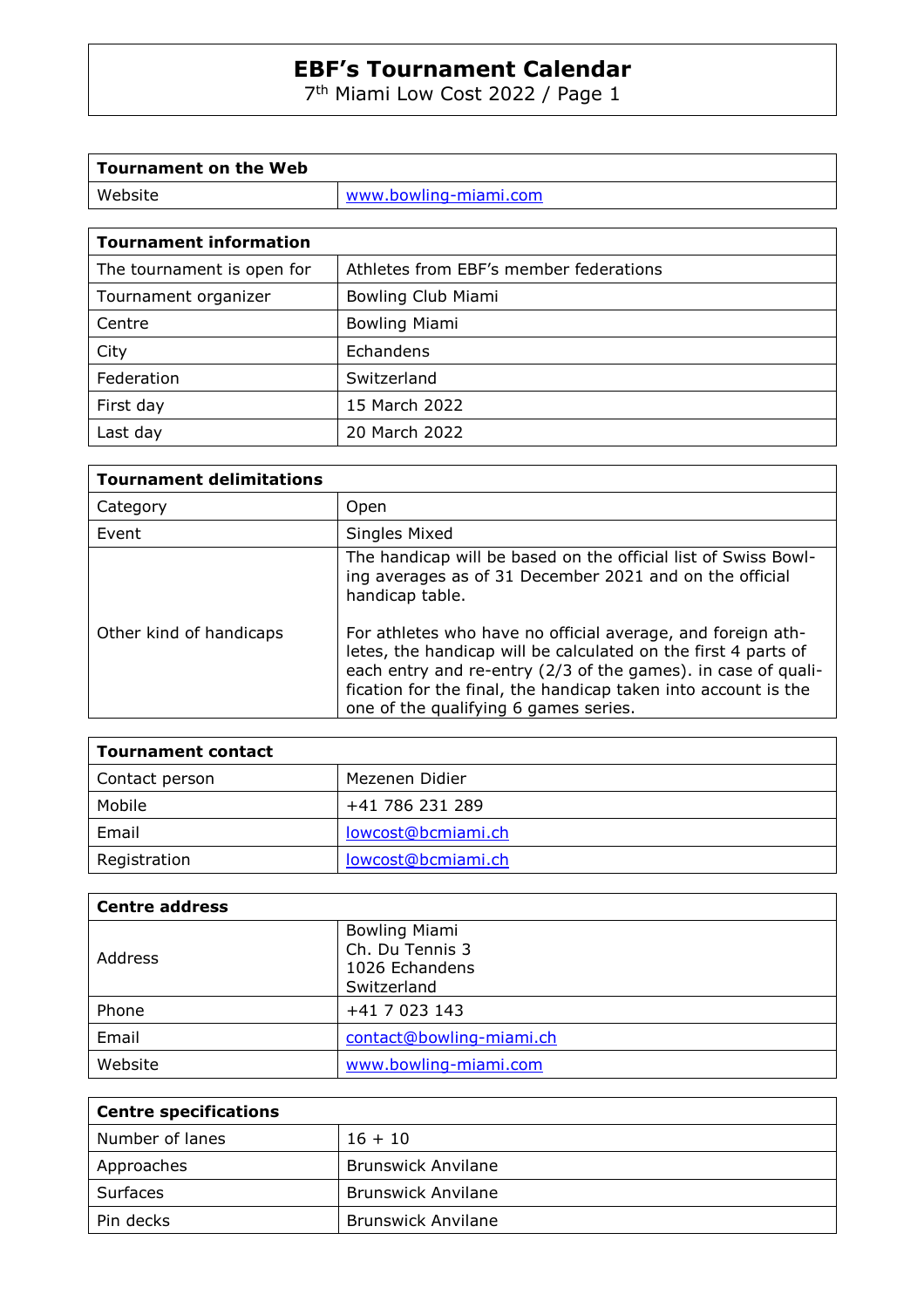7 th Miami Low Cost 2022 / Page 2

| Pin setters  | <b>Brunswick GS-X</b> |
|--------------|-----------------------|
| Pins         | Brunswick Crown       |
| Score system | QubicaAMF             |

| <b>Dressing specifications</b> |                                  |
|--------------------------------|----------------------------------|
| Oil machine                    | Brunswick Kustodian              |
| Oil                            | <b>Brunswick Absolut Control</b> |
| Cleaner                        | Brunswick Invincible             |
| Pattern prepared by            | Centre                           |
| Dressing done by               | Centre                           |

| <b>Prize money specifications</b> |                  |
|-----------------------------------|------------------|
| Prize fund status                 | Based on entries |
| Calculation method                | Percentage       |
| Tax on prizes                     | No               |

| Prize money expressed in $\epsilon$ |                      |
|-------------------------------------|----------------------|
| <b>Position</b>                     | <b>Singles Mixed</b> |
| Position 1                          | 500                  |
| Position 2                          | 400                  |
| Position 3                          | 300                  |
| Position 4                          | 200                  |
| Position 5-8                        | 100                  |
| Position 9-16                       | 50                   |
| <b>Total</b>                        | 2.200                |

# **Tournament format**

## **Qualification**

Entry, 6 games Re-entry, 6 games Top 28 continues to the final

#### **Desperado Squad**

1 game Top 4 continues to the final

# **Lane assignments for final steps**

Randomly by the Lexer System before Step 1 Randomly by the Lexer System before Step 5

#### **Final Step 1**

32 athletes will play 2 games starting from scratch Top 24 continues to the Final Step 2

#### **Final Step 2**

24 athletes will play 2 games starting from scratch Top 20 continues to the Final Step 3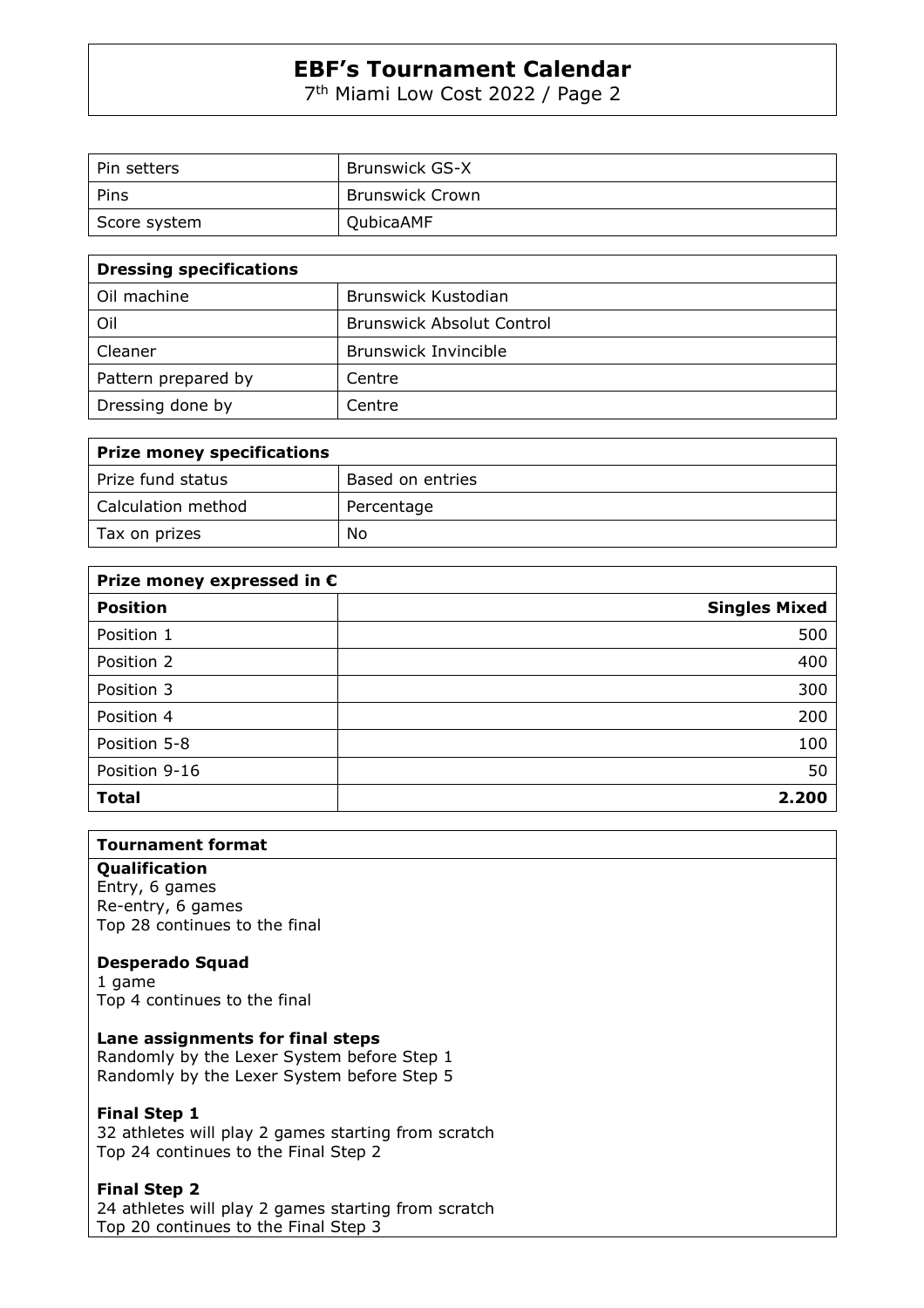7 th Miami Low Cost 2022 / Page 3

# **Final Step 3**

20 athletes will play 2 games starting from scratch Top 16 continues to the Final Step 4

## **Final Step 4**

16 athletes will play 2 games starting from scratch Top 12 continues to the Final Step 5

## **Final Step 5**

12 athletes will play 2 games starting from scratch Top 8 continues to the Final Step 6

## **Final Step 6**

8 athletes will play 2 games starting from scratch Top 4 continues to the Final Step 7

## **Final Step 7**

4 athletes will play 2 games starting from scratch

#### **Tournament tie rules**

#### **Qualification**

In case of a tie, the highest ranked athlete will be the athlete with the smallest difference between the highest and the lowest game in the series. In case of a further tie, the highest ranked athlete will be the athlete with the smallest difference between the highest and the lowest game in the other four games of the series.

#### **Final Steps**

In case of a tie, the highest ranked athlete will be the athlete with the smallest difference between the highest and the lowest game.

In case of a further tie, the highest ranked athlete will be the athlete with the smallest difference between the highest and the lowest game scratch score.

#### **Desperado Squad**

In case of a tie, the athlete with the highest position in the qualification will be the higher ranked athlete.

| Lane assignments and lane movements |                                                                                          |
|-------------------------------------|------------------------------------------------------------------------------------------|
| Lane draws                          | By the organizer                                                                         |
| Athletes per pair in squads         | Four                                                                                     |
| Frequency of movement               | Every third games                                                                        |
| Movement method                     | Left lanes positioned athletes moves left<br>Right lanes positioned athletes moves right |
| Number of lanes to move             | Five                                                                                     |

| <b>Booking policies</b>    |                               |  |  |
|----------------------------|-------------------------------|--|--|
| Booking restriction before | Not informed                  |  |  |
| Booking restriction during | Not informed                  |  |  |
| Total number of bookings   | Two                           |  |  |
| Booking cancellations      | Not possible                  |  |  |
| Registration deadline      | 30 minutes before every squad |  |  |